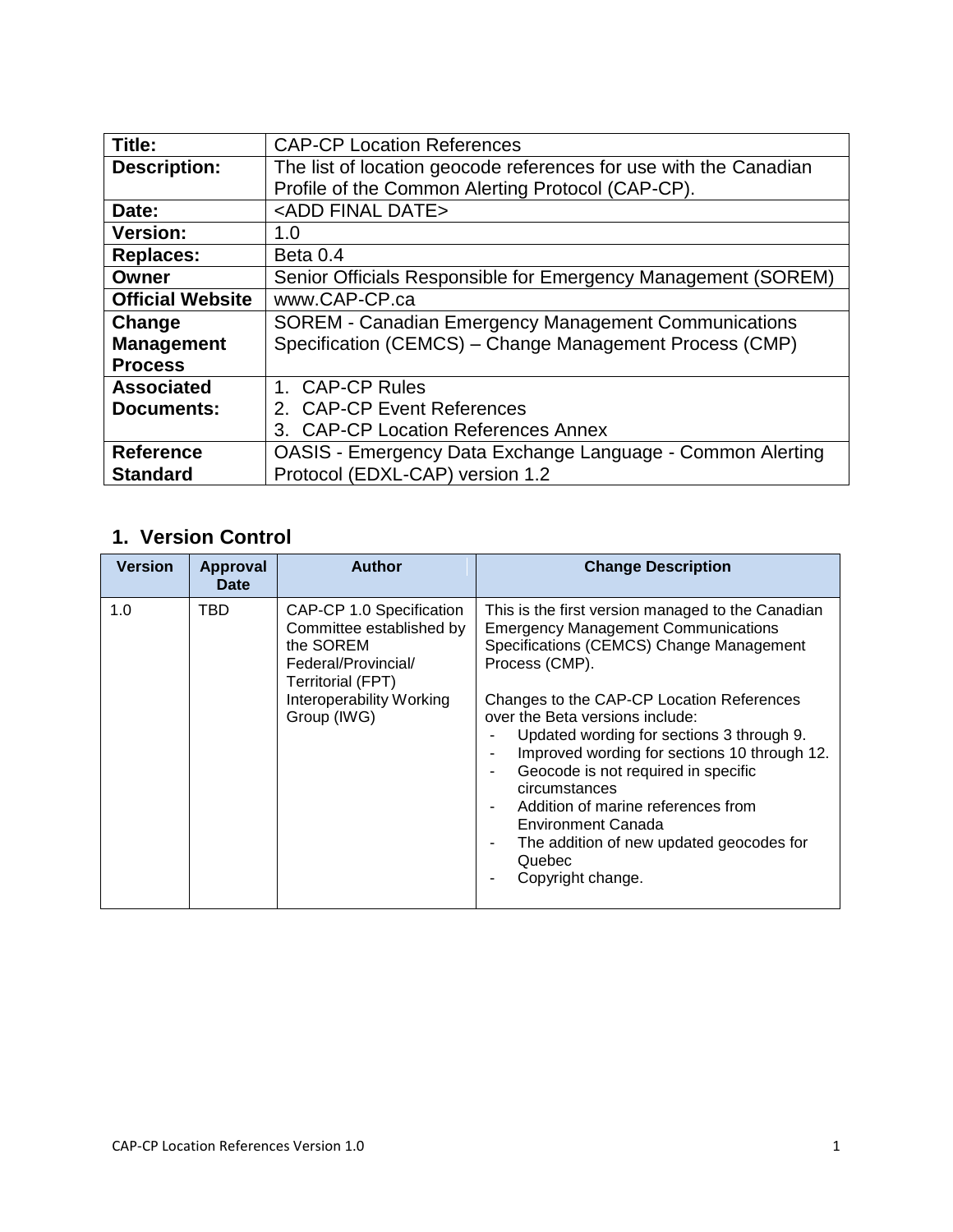# 2. Table of Contents

| 1.              |                            |
|-----------------|----------------------------|
| 2.              |                            |
| 3.              |                            |
| 4.              |                            |
| 5.              |                            |
| 6.              |                            |
| 7.              |                            |
| 8.              | $CAP-CP Sub- Committee. 5$ |
| 9.              |                            |
| 10.             |                            |
| 10.1            |                            |
| 10.2            |                            |
| 11 <sub>1</sub> |                            |
| 11.1            |                            |
| 11.2            |                            |
| 11.3            |                            |
| 11.4            |                            |
| 11.5            |                            |
| 12.             |                            |
| 12.1            |                            |
| 12.2            |                            |
| 12.3            |                            |
| 12.4            |                            |
|                 |                            |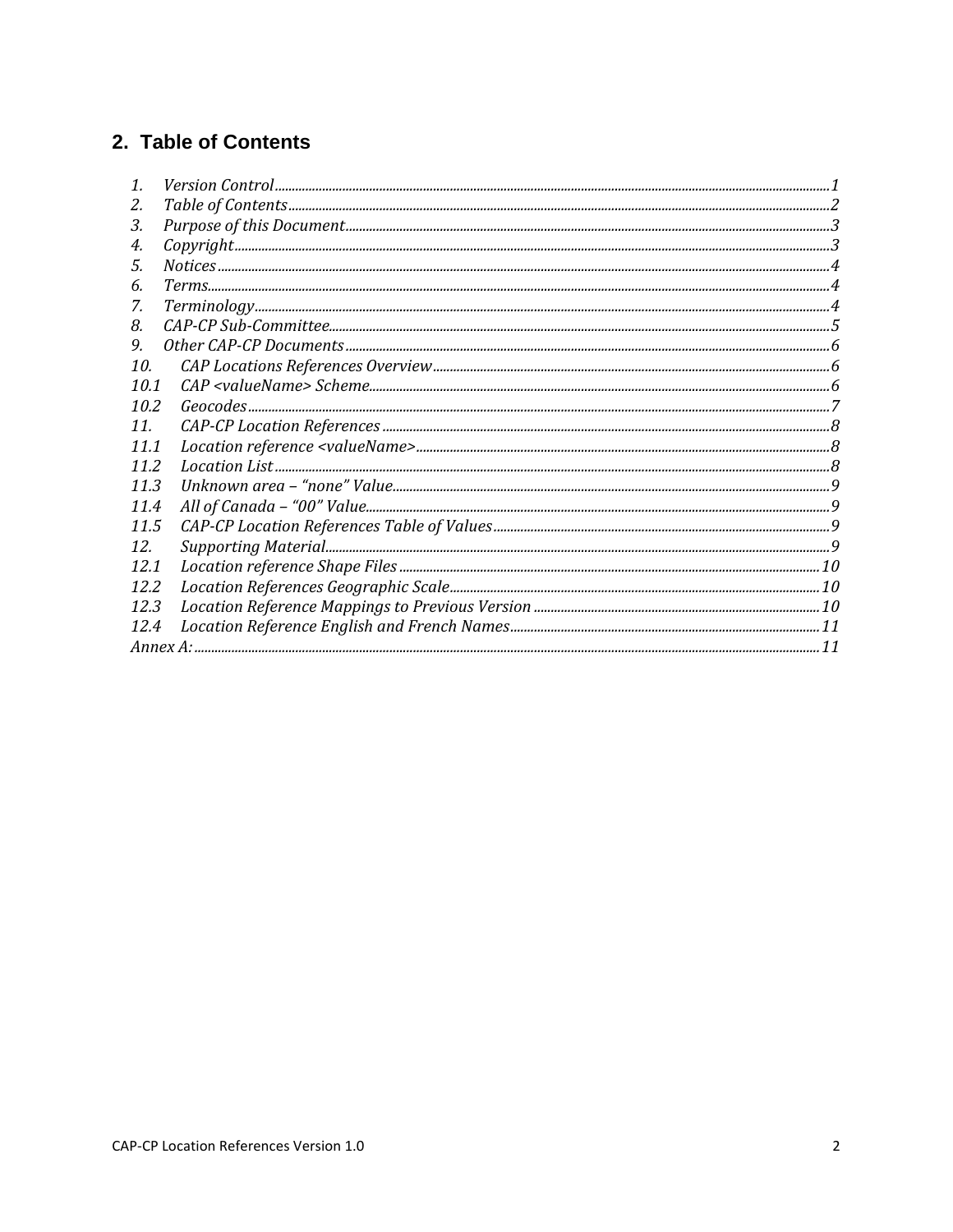### **3. Purpose of this Document**

This document presents the current and complete list of location geocode references that are recognized for use in CAP alerts that conform to the *Canadian Profile of the Common Alerting Protocol* (CAP-CP). Rules associated with this reference list can be found in the associated *CAP-CP Rules* document.

This document is managed and versioned independently of the *CAP-CP Rules* document and the *CAP-CP Event References* document so that it is not dependent on updates to either documents, and is not subject to update each time the others are updated. This approach limits the scope of CAP-CP updates to each of the rules, locations or event references, and supports more specialized focus of the participants to the change management process.

The list is all encompassing, evergreen, and may be broader than a specific community of practice may wish to support. With this in mind, Canadian communities of practice may wish to identify and use subsets of the list for very specific purposes or systems.

### **4. Copyright**

This document is licenced under a Creative Commons License which stipulates how the document can be used and shared. Specifically, it has been licensed under the Creative Commons: Attribution Share-Alike 3.0 Unported license.

For reference, the following has been extracted from the Creative Commons online documentation:

*This license allows you to share (copy, distribute and transmit the work) and to remix (to adapt the work to make commercial use of the work) under the following conditions:*

*Attribution: You must attribute the work in the manner specified by the author or licensor (but not in any way that suggests that they endorse you or your use of the work).*

*Share Alike: If you alter, transform, or build upon this work, you may distribute the resulting work only under the same or similar license to this one.*

The CAP-CP 1.0 Specification Committee requires users of the CAP-CP Canadian Profile to make reference in their documentation to the Standard title listed in the title block above, the version of the Standard, and reference the official web site where the Standard resides www.cap-cp.ca.

For more information, please visit: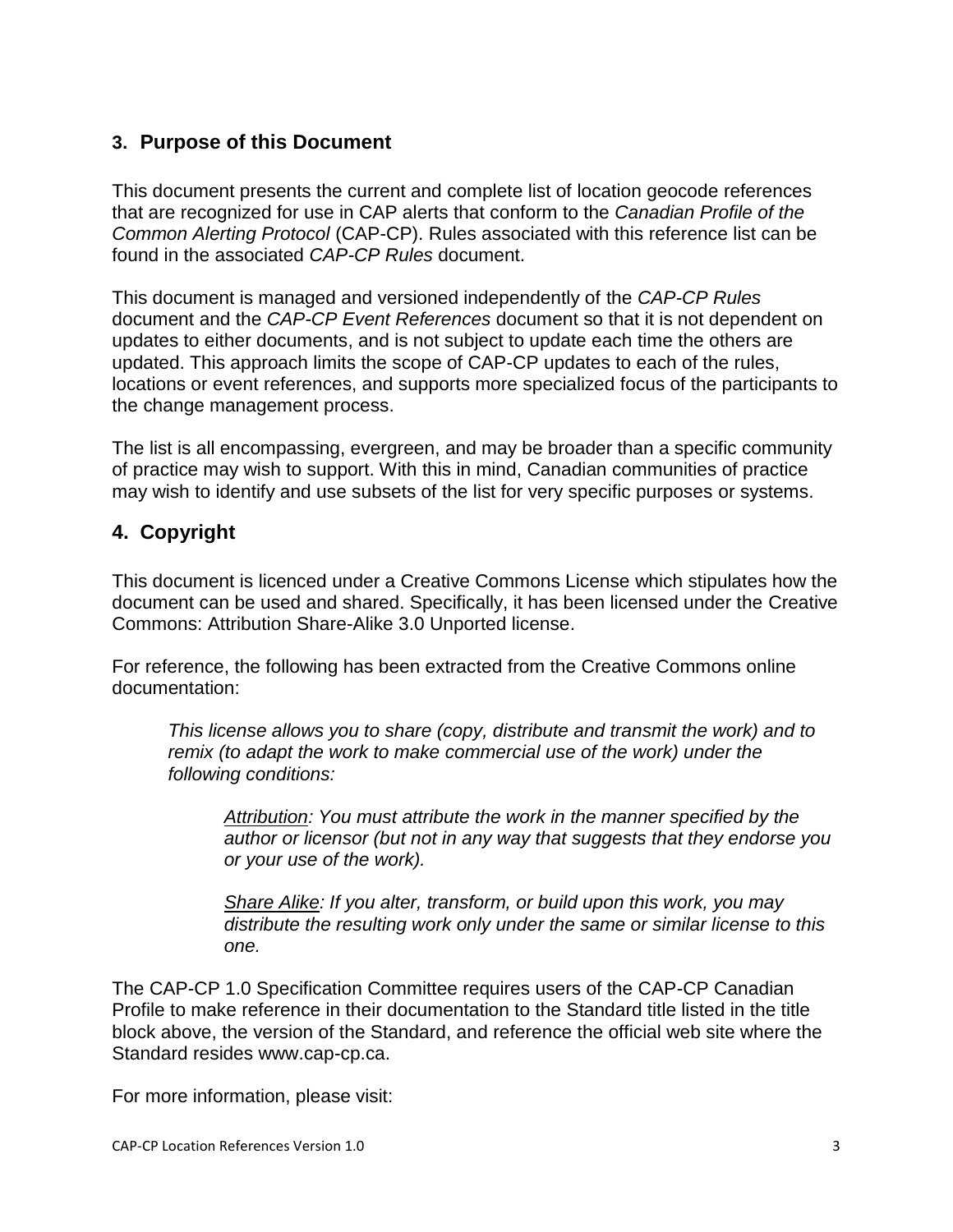<http://creativecommons.org/licenses/by-sa/3.0/>

### **5. Notices**

This document and the information contained herein is provided on an "AS IS" basis and the Authors, and their officers, employees or agents DISCLAIM ALL WARRANTIES OR REPRESENTATIONS, EXPRESS OR IMPLIED, INCLUDING BUT NOT LIMITED TO ANY WARRANTY OR REPRESENTATION THAT THE USE OF THE INFORMATION HEREIN WILL NOT INFRINGE RIGHTS OF OTHERS, OR ANY IMPLIED WARRANTIES OR REPRESENTATIONS OF MERCHANTABILITY OR FITNESS FOR A PARTICULAR PURPOSE.

Official versions are available at [www.CAP-CP.ca.](http://www.cap-cp.ca/)

#### **6. Terms**

- 6.1."**CEMCS**" refers to Canadian Emergency Management Communications Specifications governed by SOREM.
- 6.2."**CEMCS CMP**" refers to the Change Management Process established for managing Canadian Emergency Management Communications Specifications.
- 6.3."**ESRI**" refers to a GIS software company.
- 6.4."**SC**" refers to Common Alerting Protocol Canadian Profile (CAP-CP) 1.0 Specification Committee as established under the CEMCS CMP and the CAP-CP 1.0 SC Terms of Reference.
- 6.5."**SGC**" refers to the Standard Geographical Classification. It is Statistics Canada's main classification of geographic areas in Canada.
- 6.6."**SOREM**" refers to Senior Officials Responsible for Emergency Management. It reports to the Federal/Provincial/ Territorial Deputy Ministers Responsible for Emergency Management.

### **7. Terminology**

The key words "MUST", "MUST NOT", "REQUIRED", "SHALL", "SHALL NOT", "SHOULD", "SHOULD NOT", "RECOMMENDED", "MAY", and "OPTIONAL" in this document are to be interpreted as described in IETF RFC 2119, available at <http://www.ietf.org/rfc/rfc2119.txt>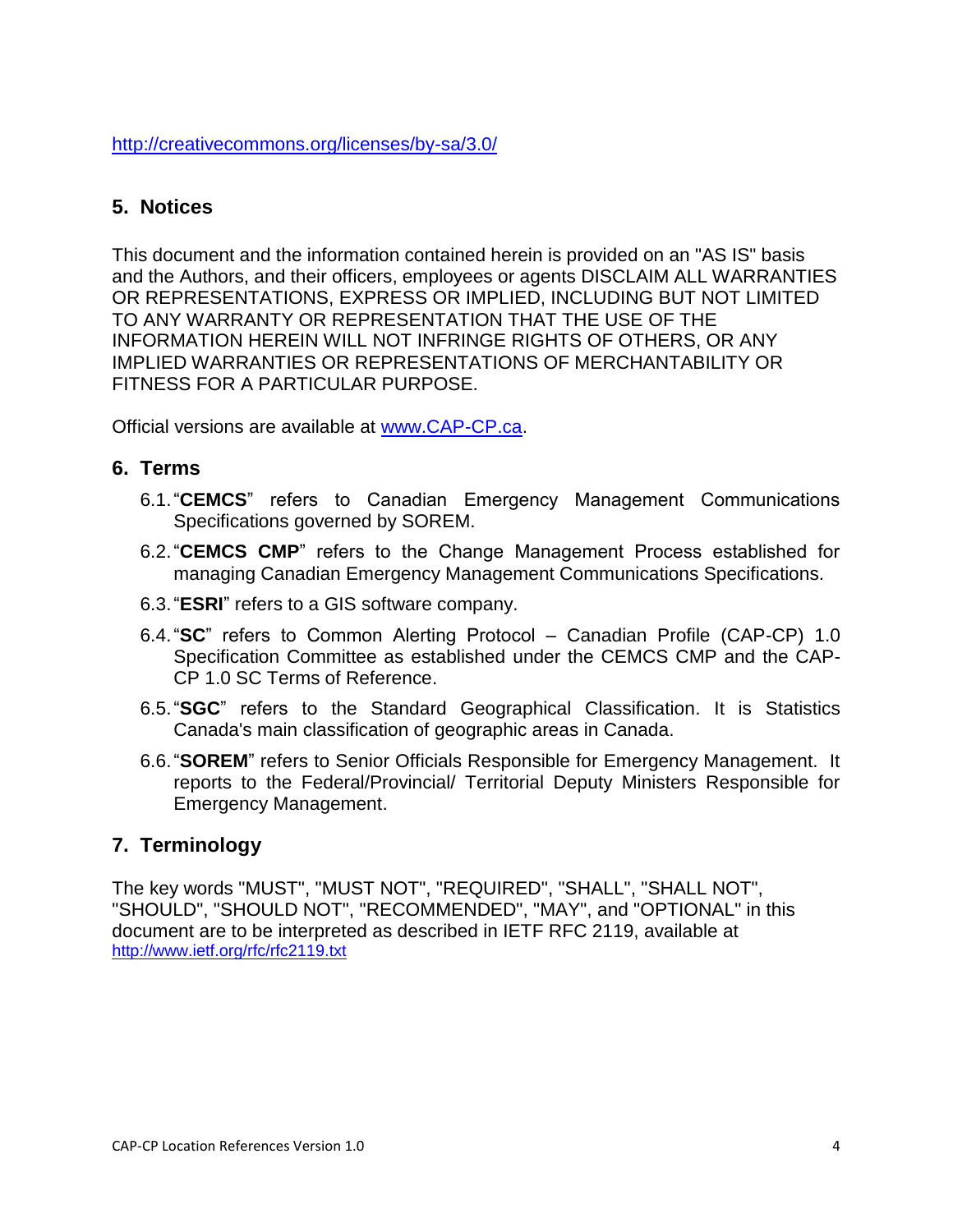## **8. CAP-CP Sub-Committee**

The Specification Committee membership may include both voting and non-voting members. A Chair and Vice-Chair shall be selected from the committee's voting membership with a Secretary selected from either group.

#### **Voting Representation**

Organizations with voting oversight of this document included the following:

- Alberta Emergency Management Agency
- Canadian Public Safety Operations Organization (formerly known as the Canadian Association for Public Alerting and Notification)
- Centre for Security Science
- Environment Canada
- Industry Canada
- Natural Resources Canada
- Pelmorex Communications Inc.
- Public Safety Canada
- Sécurité Publique Québec
- NetAlerts Inc.

#### **Non-Voting Representation**

Organizations overseeing the process used to manage this document included the following:

- Canadian Radio-television and Telecommunications Commission
- Federal, Provincial, Territorial Interoperability Working Group (FPT IWG), on behalf of the federal, provincial, territorial Senior Officials Responsible for Emergency Management (SOREM)
- Public Safety Canada Interoperability Development Office
- Canadian General Standards Board (CGSB) in a consultative role

#### **Acknowledgement**

The Specifications Committee gratefully acknowledges the contributions of the following people in the preparation of this CAP-CP document.

- Norm Paulsen (Committee Chair)
- Doug Allport
- Khalil Hayek
- Kirsten Wells
- Robert De La Durantaye
- Thomas Poirier-Blanchet
- Philip Dawe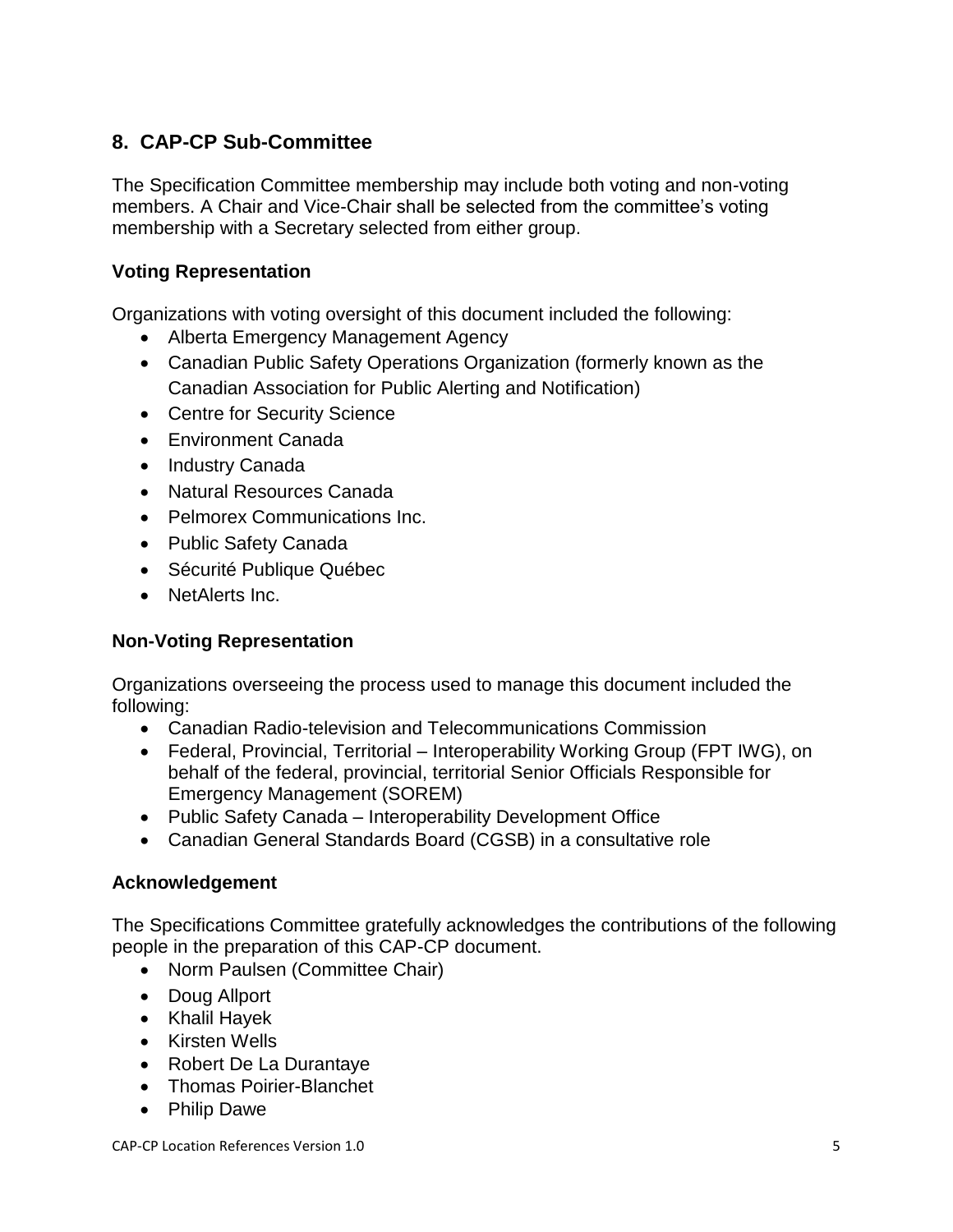- Wendy Wu
- Tim Trytten
- Jacob Westfall
- Jannick Asselin
- Jeff Conrad
- Noah Moser

### **9. Other CAP-CP Documents**

The entire CAP-CP is defined by three documents, all of which can be found at [www.CAP-CP.ca.](http://www.cap-cp.ca/) The other two documents are titled as follows:

- 1. *CAP-CP Rules*. This document details the specific requirements, constraints, and recommendations associated with the Canadian Profile of the CAP. It is versioned independently of this document.
- 2. *CAP-CP Event References*. This document identifies Canadian event references for use with CAP-CP. It is versioned independently of this document.

Additionally, the following Annex is supported:

1. *CAP-CP Location References Geocode Annex*. This document lists the Canadian location references for use with CAP-CP. It is an appendix to the CAP-CP Location References document and contains additional supporting material.

### **10. CAP Locations References Overview**

Location References in a CAP message can be handled in one of two ways. Either by a GIS construct such as a polygon or circle (as defined per the Reference Standard), or by a geocode.

### **10.1 CAP <valueName> Scheme**

When using the <polygon> element, or other GIS construct, the reference CAP standard defines how they are to be used. Only simple polygons are allowed in a CAP message. Multi part polygons (i.e. physical polygons with holes and/or with more than one discrete area), are not permitted.

**Note**: A multi-part polygon is defined as having more than one physical part with each part all referencing a single set of attributes. And since CAP doesn"t include polygon attributes as part of the CAP-XML schema, multi part polygons can"t be represented in CAP at this time. However, since there is no limit on the number of <polygon> elements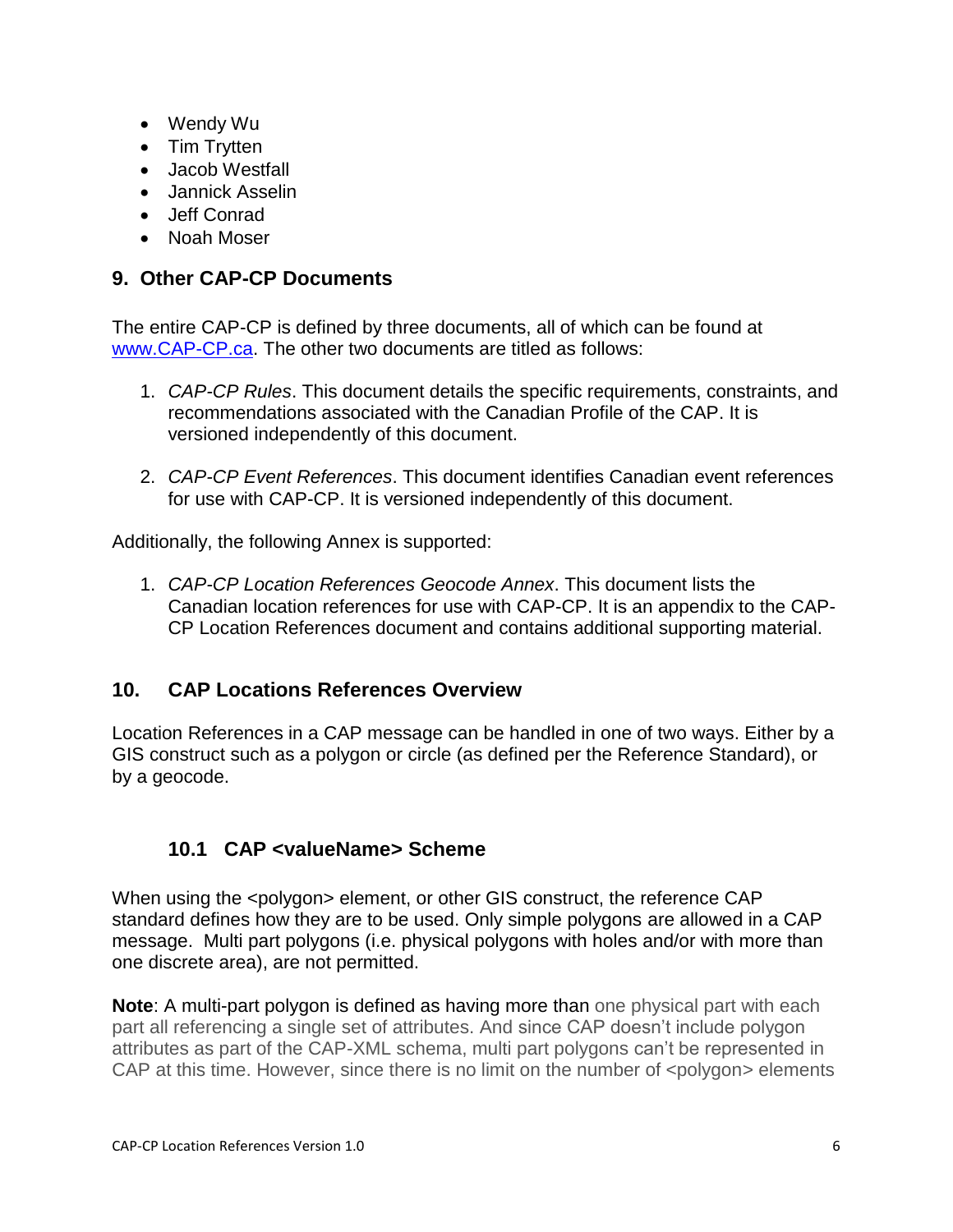within an <area> block, more complex areas, such as those suggested by multi part polygons, can be described by creative use of several simple polygons.

### **10.2 Geocodes**

When using the <geocode> element, the reference CAP standard does not define any geocode system and leaves the defining of such a system up to the communities that use CAP. In defining such a system, there is a lot to consider when doing so.

A <geocode> is characterization of a defined location, and can be based on any number of attributes inherent with the location. For example, a political boundary could be used to define the boundaries of a defined location and then each location can be assigned a code to characterize it. One commonly known geocode system in Canada is the Canadian Postal Code system where areas within Canada are assigned a code to facilitate mail delivery.

CAP-CP, prior to version 1.0, referenced the Statistics Canada - Standard Geographical Classification (SGC) system. It is a land based Location Referencing scheme based on political boundaries and population densities and since it was a scheme that covered all of Canada it was chosen for use. (NOTE: It was determined that Postal Codes have too coarse a granularity in remote areas for the purposes of Public Alerting in Canada, and they did not have commonly referred to names, such as villages, towns, townships, etc.).

CAP-CP incorporated the SGC geocode system with two additions:

- 1) A "none" value was added for areas where there was no code available (such as over marine areas). See *CAP-CP Rules* document for more information.
- 2) A "00" value was added for use with alerts that are intended for distribution for all of Canada (already defined or not), and for all Canadian interests anywhere in the world.

At version 1.0, CAP-CP moved to its own managed list of Location References with the SGC 2011 serving as the starting point. It was then augmented with new geocodes for marine areas of Canada from Environment Canada and with new geocodes for the Province of Quebec from Sécurité Publique Québec.

In version 1.0, and moving forward, the geocode reference list will be known as the CAP-CP Location References list with the term SGC becoming a historical note on how they originated. The list will be "change managed" going forward from version 1.0 and will change (with new version numbers) when Provinces, Territories, or Environment Canada submit updated geocode lists.

In cases where a Location reference overlaps with another Location reference, both can be considered as correct. Such a situation should not occur by definition, but in any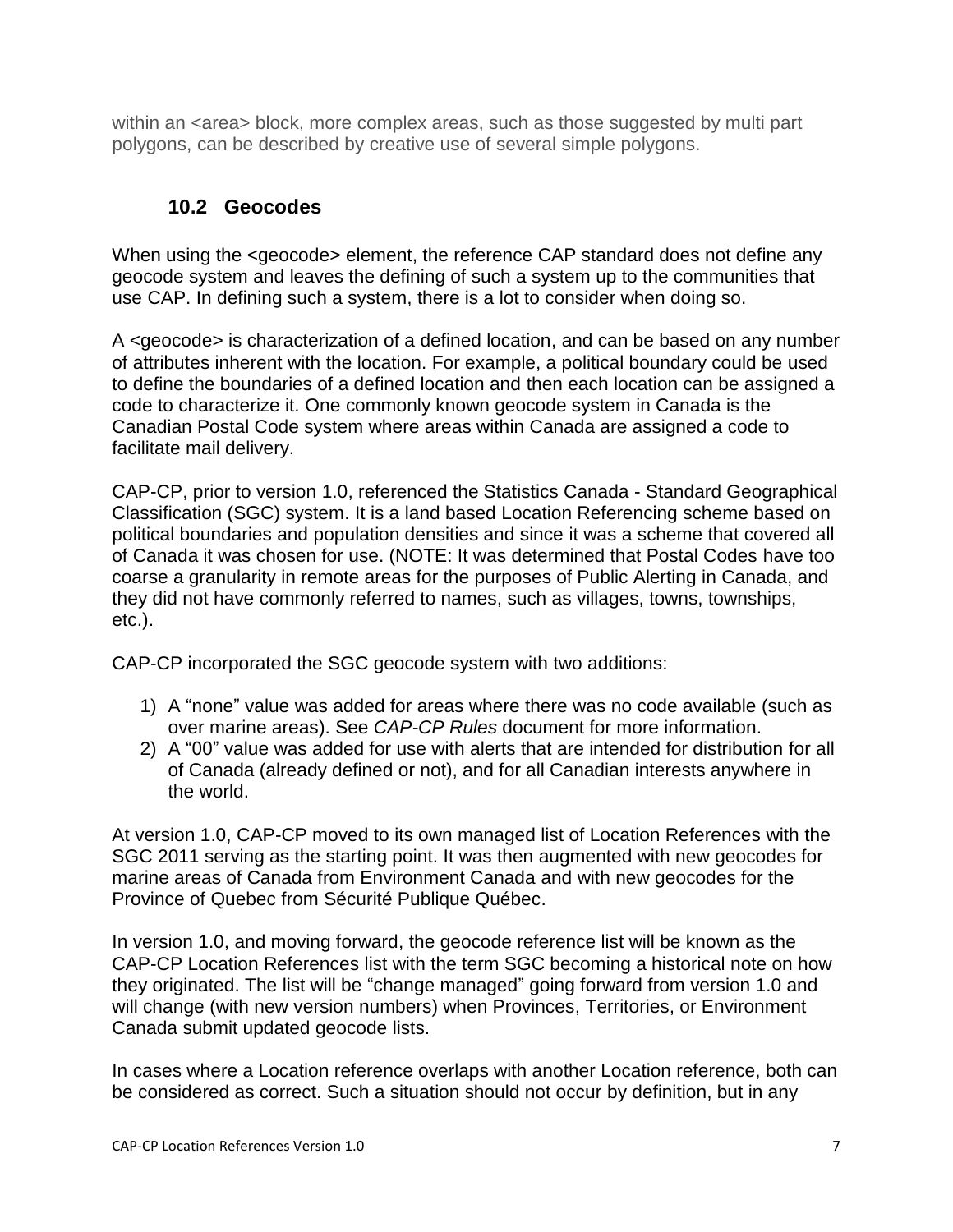physical representation of the geocode (such as with a generalized polygon), the perception of overlap will inevitably occur. This is considered acceptable within the margin of error inherent with geospatial targeting of alerts. Some minimal over-alerting is preferred to under-alerting at such boundaries when a hazardous situation exists. The context of the alert message itself should eliminate any ambiguity.

# **11. CAP-CP Location References**

Since the reference CAP Standard leaves the assignment and control of geocodes up to the communities that use CAP, the Canadian Profile standard has undertaken the defining of a CAP-CP geocode set for use in Alerting for Canadian interests. Like the event references list, this list is available for communities to use and incorporate into their alerting pursuits and comes with a set of supporting information that is complete on the national level. These geocodes are required in a CAP-CP conformant message only when no <polygon> element, or other CAP GIS construct, is present.

The geocode "valueName" and "value" comprises the CAP-CP profile standard and only these two pieces of information are required for a CAP-CP conformant message that uses this geocode set. All other pieces of information (i.e. latitude and longitude) provided herein are considered only as additional supporting material that may or may not be used in a CAP-CP conformant messages. They are helpful in communicating the meaning of what the geocode characterizes.

# **11.1 Location reference <valueName>**

The Reference Standard states that, "Values of "valueName" that are acronyms SHOULD be represented in all capital letters without periods". The standard does not provide any further recommendations on creating a <valueName> or determining the domain of the code nor its format. In CAP-CP, the <valueName> should uniquely identify the value list being used, and if the value list is expected to change, should provide a method to accommodate changes by identifying each unique revision.

CAP-CP has adopted a URN-like scheme for creating valueNames with CAP-CP messages. Location references using the <geocode> element have valueNames that use the following format:

profile:CAP-CP:Location:{version number}

The following <valueName> is defined for this version of the Location References document,

### **profile:CAP-CP:Location:1.0**

# **11.2 Location List**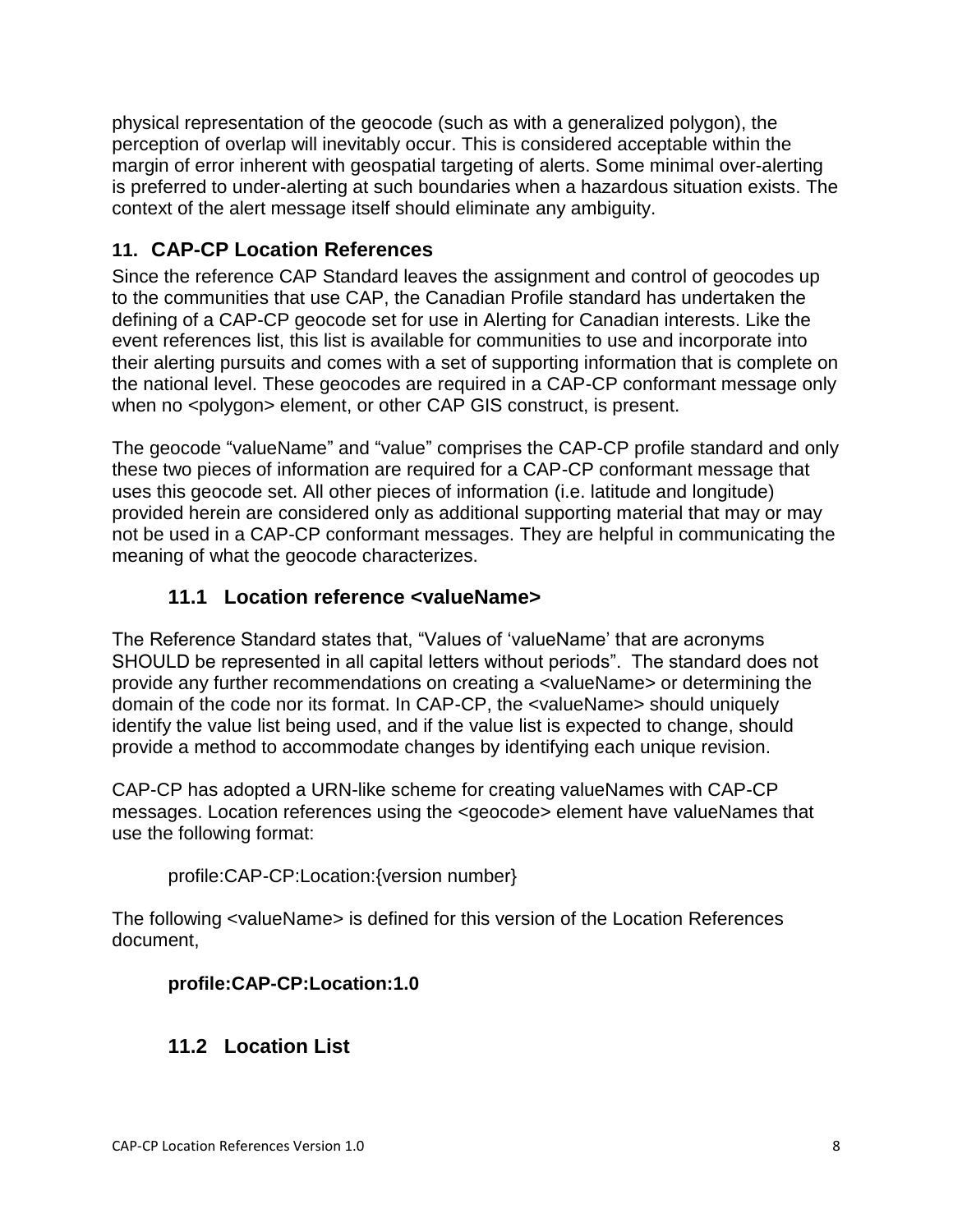The format of a CAP-CP geocode is simply a code consisting of a minimum of 2 numeric digits (as defined by the submitting agency). No letters or symbols are part of the CAP-CP geocode except for one additional special code (see the following section below for this exception).

### **11.3 Unknown area – "none" Value**

A value of "none" is included in the geocode list for use when an area of an alert cannot be associated with any other current CAP-CP location code. See *CAP-CP Rules* for specific requirements.

### **11.4 All of Canada – "00" Value**

A value of "00" is included in the geocode list for use with alerts that are intended for distribution to all of Canada or to all of Canadian interests anywhere in the world.

### **11.5 CAP-CP Location References Table of Values**

The complete collection of CAP-CP location reference geocode values is presented in an Annex to this document titled CAP-CP Location References – Geocode Annex.

### **12. Supporting Material**

Material in support of the CAP-CP Location Reference geocode system is also available within the Annex published in coordination with this document. This supporting material is not considered part of the standard itself, and exists only to supplement the geocode list in operational environments where this supplemental information is deemed desirable.

This supporting material may be originally sourced directly from a Province, Territory or federal government department, or as support material provided herein by the committee that oversees the CAP-CP standard. In the Annex it is simply a reference for such information.

Since this supporting material it is not bound by the standard, it is free to be adjusted by a community of users based on situational requirements within the community without notice or comment periods. **Note**: adjustments of the material however by third parties should keep the intent of the material in mind when any adjustments are made in order to keep the integrity of the information intact.

CAP-CP does not verify or certify, and is not responsible for, the accuracy or currency of supplemental geocode data or materials received. Users and contributors of supplemental geocode data or materials are responsible for validating the integrity of the information and/or providing updates to the information.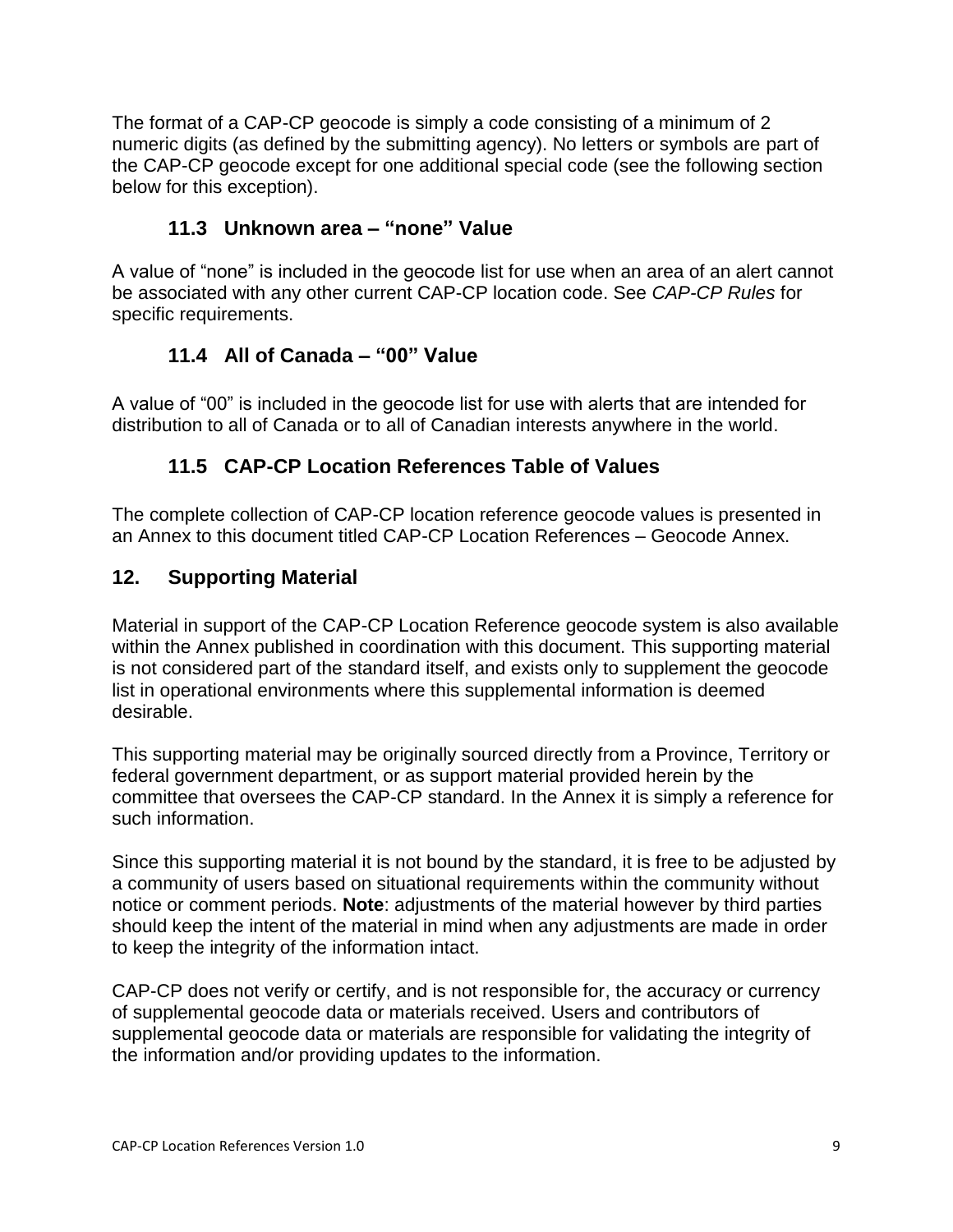# **12.1 Location reference Shape Files**

Supporting material of polygon alerting areas indexed to the CAP-CP geocodes, in ESRI shape file format, can be found at the following URL: (final URL forthcoming soon)

Note also that the generalized polygons may overlap one another. The objective of generalization was to limit the number of vertices to common limits of public alerting applications while including all areas defined by the geocode without any area being lost in the generalizing process. This does create overlapping areas in the generalized sets, and if they are used, will add to the concern of over alerting in some systems. However, this overlapping is not considered detrimental to the general task of geo targeting public alerts through multiple channels. And while this generalization may cause jurisdictional concerns at the boundaries of these defined locations, it is considered a small price to pay to help facilitate Public Alerting in dissemination systems that can"t precisely target their presentations. Generalized polygons work best as a presentation layer superimposed over more detailed image layers underneath.

In addition to generalized ESRI shape file boundary files for public locations, generalized shape file boundary files for marine areas are also included in the supporting material. Due to the generalization process and accounting for intended audiences, the marine and land based polygons will significantly overlap along shoreline areas.

## **12.2 Location References Geographic Scale**

Supporting material in the form of a list of scale markers was obtained from both Statistics Canada and Environment Canada, and has been incorporated into the Annex for reference. This supporting material is not part of the CAP-CP standard; and geocode usage within a CAP-CP file does not directly involve this scale consideration, but the material has been made available as it existed with the source originator as it may help provide context for the listed geocode values.

# **12.3 Location Reference Mappings to Previous Version**

Supporting material in the form of a list of Location Reference mappings from this version to the previous version has also been made available. This supporting material is not part of the CAP-CP standard but is guidance material generated in support of versioning activities within the many and varied applications that use the CAP-CP Location References geocode system.

For example, the use of these mappings could apply when two or more parties in an alerting community are versioning up using different time tables. The tables are available for originators and distributers alike and can be incorporated into a variety of solutions that best address the environment in use. NOTE: It is also possible to employ more than one version of the CAP-CP Location References within a single CAP message to support a transition period between versions.